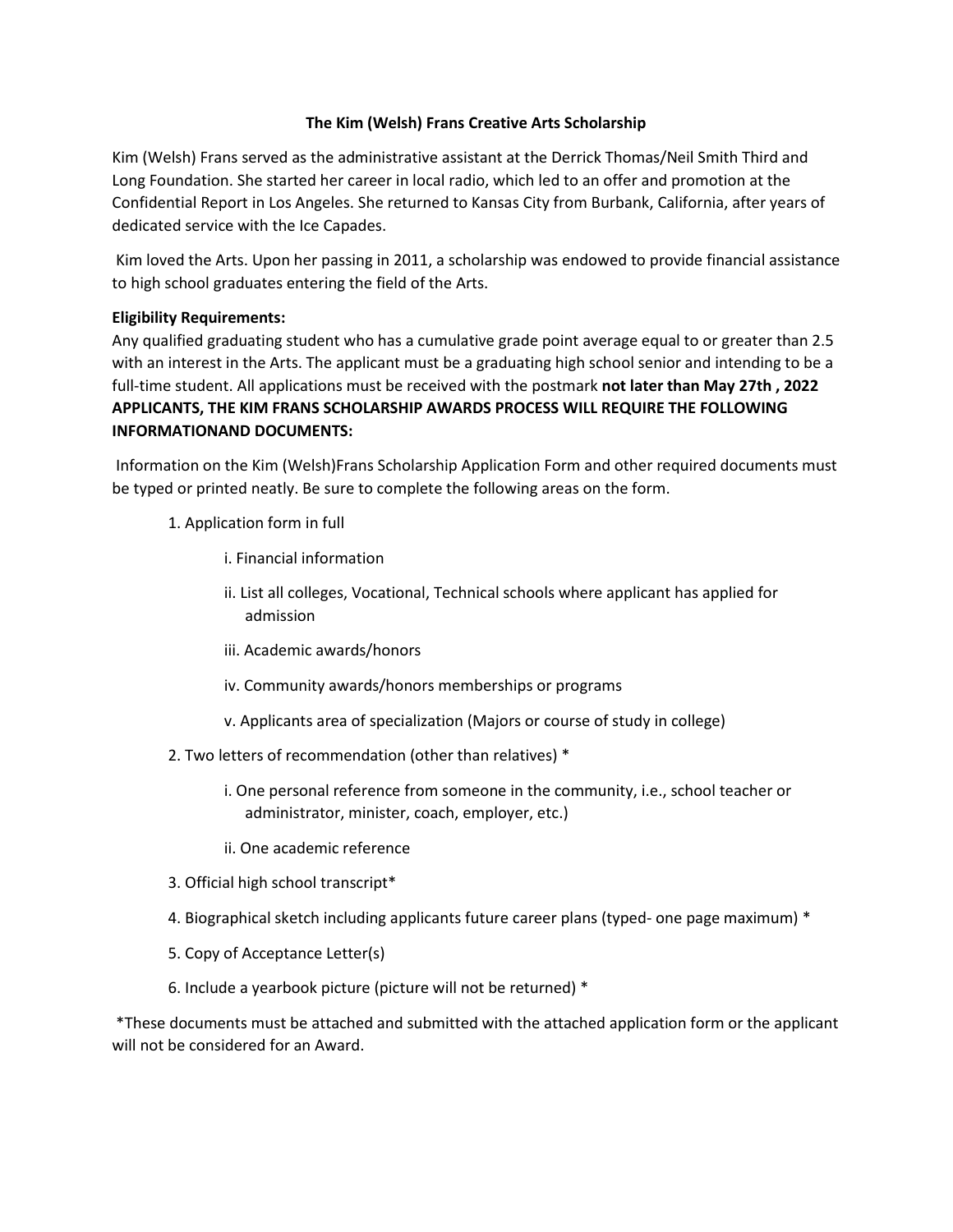## The Kim (Welsh) Frans Scholarship Application

Application for Education Assistance:

(The following information is for the student only)

| 1. Name:                                                       |                                                                                                                                                                                                                                |  |
|----------------------------------------------------------------|--------------------------------------------------------------------------------------------------------------------------------------------------------------------------------------------------------------------------------|--|
|                                                                |                                                                                                                                                                                                                                |  |
|                                                                |                                                                                                                                                                                                                                |  |
|                                                                | <b>Example 2</b> Birthdate                                                                                                                                                                                                     |  |
|                                                                |                                                                                                                                                                                                                                |  |
|                                                                | (The following information is to be completed for the student only) High School Data:                                                                                                                                          |  |
|                                                                |                                                                                                                                                                                                                                |  |
|                                                                | Name of school you plan to attend in the Fall [1941] [1942] [1942] [1942] [1942] [1942] [1942] [1942] [1942] [1942] [1942] [1942] [1942] [1942] [1942] [1942] [1942] [1942] [1942] [1942] [1942] [1942] [1942] [1942] [1942] [ |  |
|                                                                |                                                                                                                                                                                                                                |  |
| 2. School Activities:                                          |                                                                                                                                                                                                                                |  |
|                                                                | List all activities in which you have participated during the past four years:                                                                                                                                                 |  |
|                                                                |                                                                                                                                                                                                                                |  |
| Indicate any special awards or honors you may have received:   |                                                                                                                                                                                                                                |  |
|                                                                |                                                                                                                                                                                                                                |  |
| List all leadership roles, positions or offices you have held: |                                                                                                                                                                                                                                |  |
|                                                                | 3. Community and Volunteer Activities: List all community and volunteer activities in<br>which you participated and which you received no remuneration:                                                                        |  |
|                                                                |                                                                                                                                                                                                                                |  |
| Indicate all awards and honors:                                |                                                                                                                                                                                                                                |  |